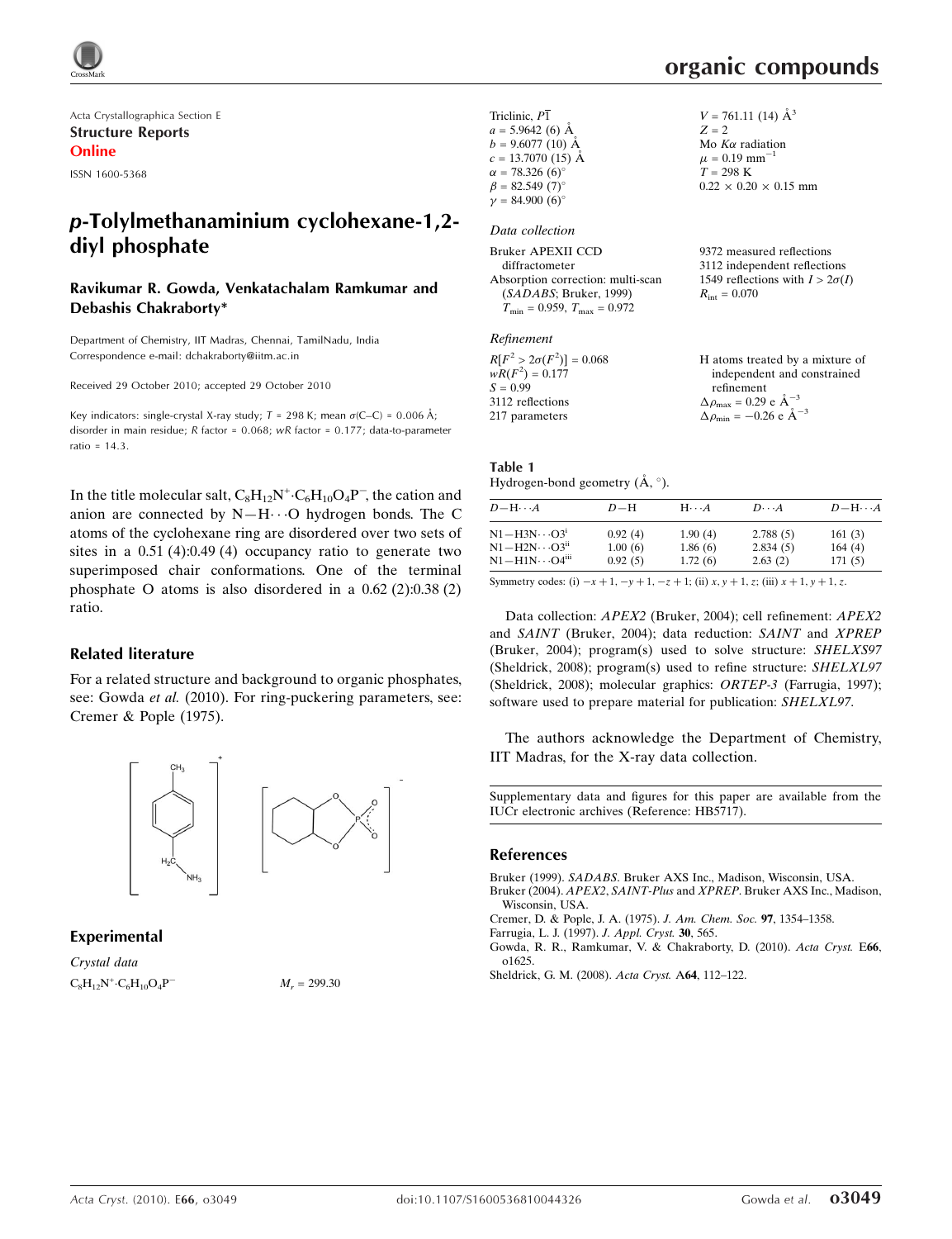# **supporting information**

*Acta Cryst.* (2010). E**66**, o3049 [https://doi.org/10.1107/S1600536810044326]

# *p***-Tolylmethanaminium cyclohexane-1,2-diyl phosphate**

### **Ravikumar R. Gowda, Venkatachalam Ramkumar and Debashis Chakraborty**

#### **S1. Comment**

As part of our ongoing studies of organic phosphates (Gowda *et al.*, 2010), we now report the structure of the title salt (I) of cyclohexanediol phosphoric acid instead of binol phosphoric acid as compared to earlier report.

The cyclohexane ring is puckered and the ring puckering parameters such as total puckering amplitude  $Q_T$  and phase angle  $\theta$  are 0.615 (14) Å and 8.3 (15)° respectively, the q<sub>2</sub> and q<sub>3</sub> are 0.076 (16) and 0.609 (15) Å, respectively (Cremer & Pople, 1975). Thus, all parameters strongly support the near ideal chair conformation for the cyclohexane ring C9–C14.

The C atoms of the cyclohexane ring are disordered, with a site-occupancy factor of 0.51 (4) for the major component and the O atom attached to the phosphate is also disordered, with a site-occupancy factor of 0.62 (2).

The N atom in the *p*-tolyl methanammonium cation exhibits a trigonal pyramidal coordinate geometry with three phosphate O atom forming three N—H···O interactions.

#### **S2. Experimental**

To an stirred ice cold solution of 0.15 g (1.29 mmol) *trans*-1,2-cyclohexanediol in 10 ml of dichloromethane under nitrogen atmosphere was added 0.12 ml (1.29 mmol) POCl<sub>3</sub> drop wise followed by addition of 3.6 ml (25.8 mmol) triethylamine. White fumes of HCl were observed upon addition, reaction mixture was stirred at 273 K for 30 min. Then 0.8 ml (6.5 mmol) 4-methylbenzylamine was added slowly at 273 K. Reaction mixture was stirred at 273 K for 1 h and warmed up to room temperature and stirred for 48 h. The reaction was monitored using thin layer chromatography. The reaction mixture was then washed with 2 ml of water. The product was extracted using dichloromethane and purified by crystallization in dichloromethane to yield colourless blocks of (I).

#### **S3. Refinement**

All H atoms except the nitrogen H atoms were fixed geometrically and allowed to ride on the parent C atoms with aromatic C—H = 0.93 Å, aliphatic C—H = 0.98 Å, methine C—H = 0.97 Å, methylene C—H = 0.97 Å and methyl C—  $H = 0.96$  Å. The displacement parameters were set for phenyl, methine and aliphatic H atoms at  $U_{iso}(H) = 1.2U_{eq}(C)$  and methyl H atoms at  $U_{\text{iso}}(H) = 1.5U_{\text{eq}}(C)$ 

The cyclohexane ring C9–C14 are disordered in two orientations with refined site occupancy of 0.51 (4) and 0.49 (5) respectively. The O atom attached to the phosphate is also disordered, with a site-occupancy factor of 0.62 (2) and 0.38 (3) respectively. Some anisotropic displacement ellipsoids were rather elongated which led us to use the EADP restraints.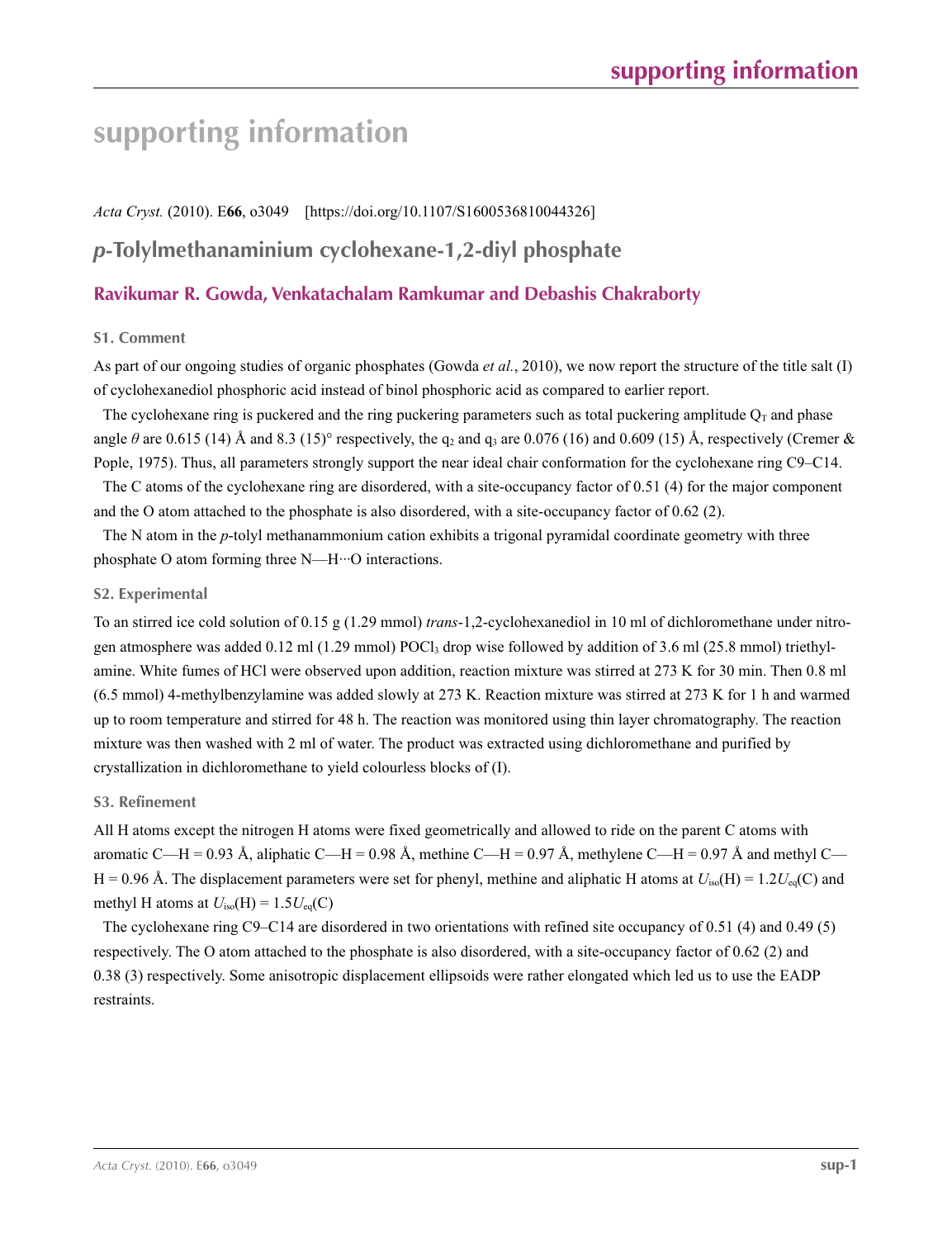



View of (I) with atoms represented as 30% probability ellipsoids.



## **Figure 2**

The packing diagram showing the N—H···O interactions.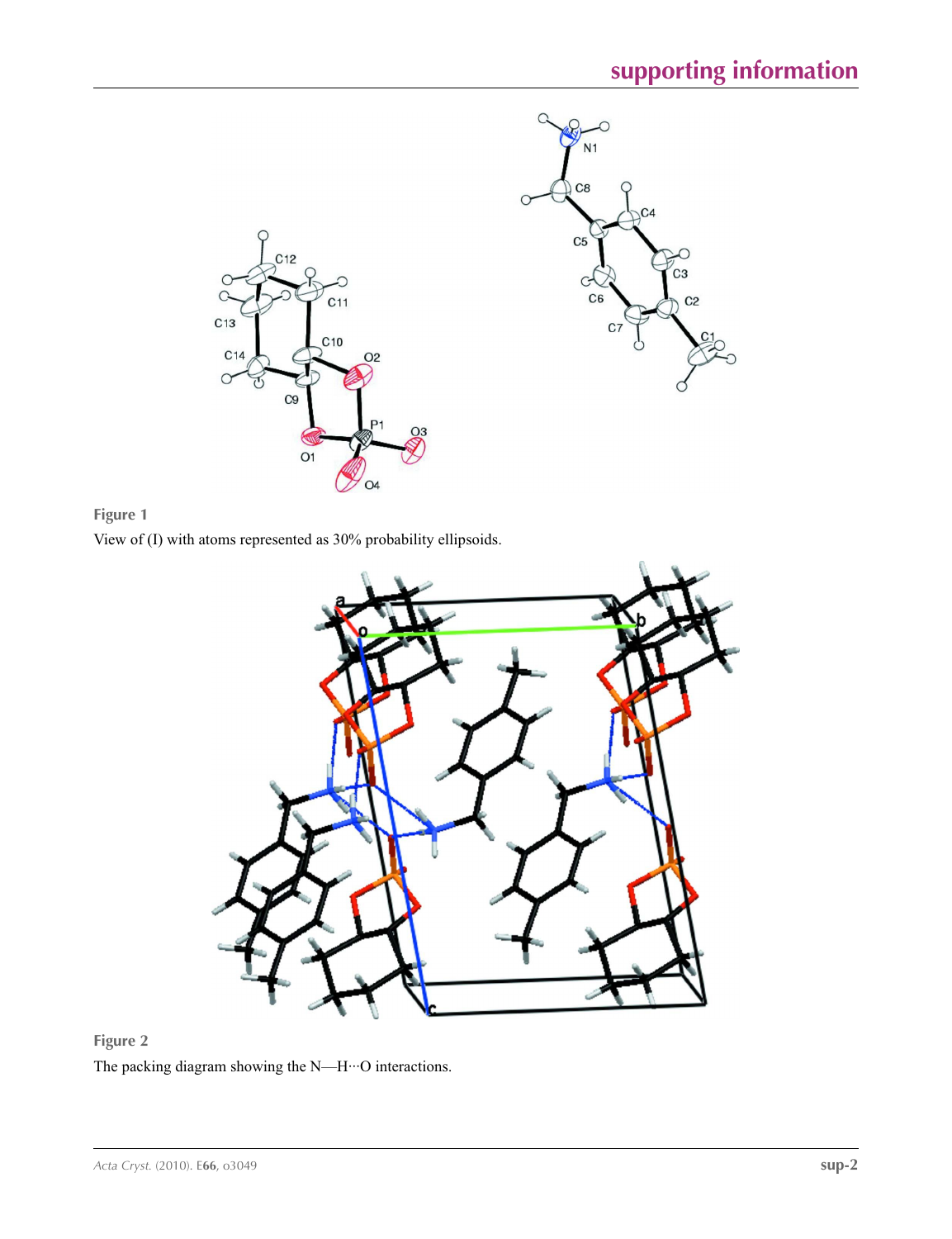*p***-Tolylmethanaminium cyclohexane-1,2-diyl phosphate** 

#### *Crystal data*

 $C_8H_{12}N^+$ · $C_6H_{10}O_4P^ M_r = 299.30$ Triclinic, *P*1 Hall symbol: -P 1  $a = 5.9642(6)$  Å  $b = 9.6077(10)$  Å  $c = 13.7070(15)$  Å  $\alpha$  = 78.326 (6)<sup>o</sup>  $\beta$  = 82.549 (7)<sup>°</sup>  $γ = 84.900(6)°$  $V = 761.11(14)$  Å<sup>3</sup>

#### *Data collection*

Bruker APEXII CCD diffractometer Radiation source: fine-focus sealed tube Graphite monochromator *φ* and *ω* scans Absorption correction: multi-scan (*SADABS*; Bruker, 1999)  $T_{\text{min}} = 0.959, T_{\text{max}} = 0.972$ 

### $R_{\alpha}$

| кеппетепи                                       |                                                   |
|-------------------------------------------------|---------------------------------------------------|
| Refinement on $F^2$                             | Secondary atom site location: difference Fourier  |
| Least-squares matrix: full                      | map                                               |
| $R[F^2 > 2\sigma(F^2)] = 0.068$                 | Hydrogen site location: inferred from             |
| $wR(F^2) = 0.177$                               | neighbouring sites                                |
| $S = 0.99$                                      | H atoms treated by a mixture of independent       |
| 3112 reflections                                | and constrained refinement                        |
| 217 parameters                                  | $w = 1/[\sigma^2(F_0^2) + (0.0845P)^2]$           |
| 0 restraints                                    | where $P = (F_o^2 + 2F_c^2)/3$                    |
| Primary atom site location: structure-invariant | $(\Delta/\sigma)_{\text{max}} = 0.002$            |
| direct methods                                  | $\Delta\rho_{\text{max}} = 0.29 \text{ e A}^{-3}$ |
|                                                 | $\Delta\rho_{\rm min} = -0.26$ e Å <sup>-3</sup>  |

 $Z = 2$  $F(000) = 320$  $D_x = 1.306$  Mg m<sup>-3</sup>

 $\theta$  = 2.4–19.6°  $\mu$  = 0.19 mm<sup>-1</sup>  $T = 298 \text{ K}$ Block, colourless  $0.22 \times 0.20 \times 0.15$  mm

 $R_{\text{int}} = 0.070$ 

 $h = -7 \rightarrow 6$  $k = -12 \rightarrow 12$ *l* = −17→17

Mo *Kα* radiation, *λ* = 0.71073 Å Cell parameters from 1420 reflections

9372 measured reflections 3112 independent reflections 1549 reflections with  $I > 2\sigma(I)$ 

 $\theta_{\text{max}} = 27.4^{\circ}, \theta_{\text{min}} = 2.2^{\circ}$ 

#### *Special details*

**Geometry**. All esds (except the esd in the dihedral angle between two l.s. planes) are estimated using the full covariance matrix. The cell esds are taken into account individually in the estimation of esds in distances, angles and torsion angles; correlations between esds in cell parameters are only used when they are defined by crystal symmetry. An approximate (isotropic) treatment of cell esds is used for estimating esds involving l.s. planes.

**Refinement**. Refinement of  $F^2$  against ALL reflections. The weighted R-factor wR and goodness of fit S are based on  $F^2$ , conventional R-factors R are based on F, with F set to zero for negative  $F^2$ . The threshold expression of  $F^2 > 2 \text{sigma}(F^2)$  is used only for calculating R-factors(gt) etc. and is not relevant to the choice of reflections for refinement. R-factors based on  $F<sup>2</sup>$  are statistically about twice as large as those based on F, and R- factors based on ALL data will be even larger.

*Fractional atomic coordinates and isotropic or equivalent isotropic displacement parameters (Å<sup>2</sup>)* 

|                  | $\mathcal{X}$ |           | ∼         | $U_{\rm iso}*/U_{\rm eq}$ | Occ. (<1) |
|------------------|---------------|-----------|-----------|---------------------------|-----------|
| C <sub>1</sub>   | 0.1252(8)     | 0.4020(5) | 0.8217(3) | 0.0796(14)                |           |
| H <sub>1</sub> A | $-0.0022$     | 0.4646    | 0.8385    | $0.119*$                  |           |
| H1B              | 0.2040        | 0.3678    | 0.8796    | $0.119*$                  |           |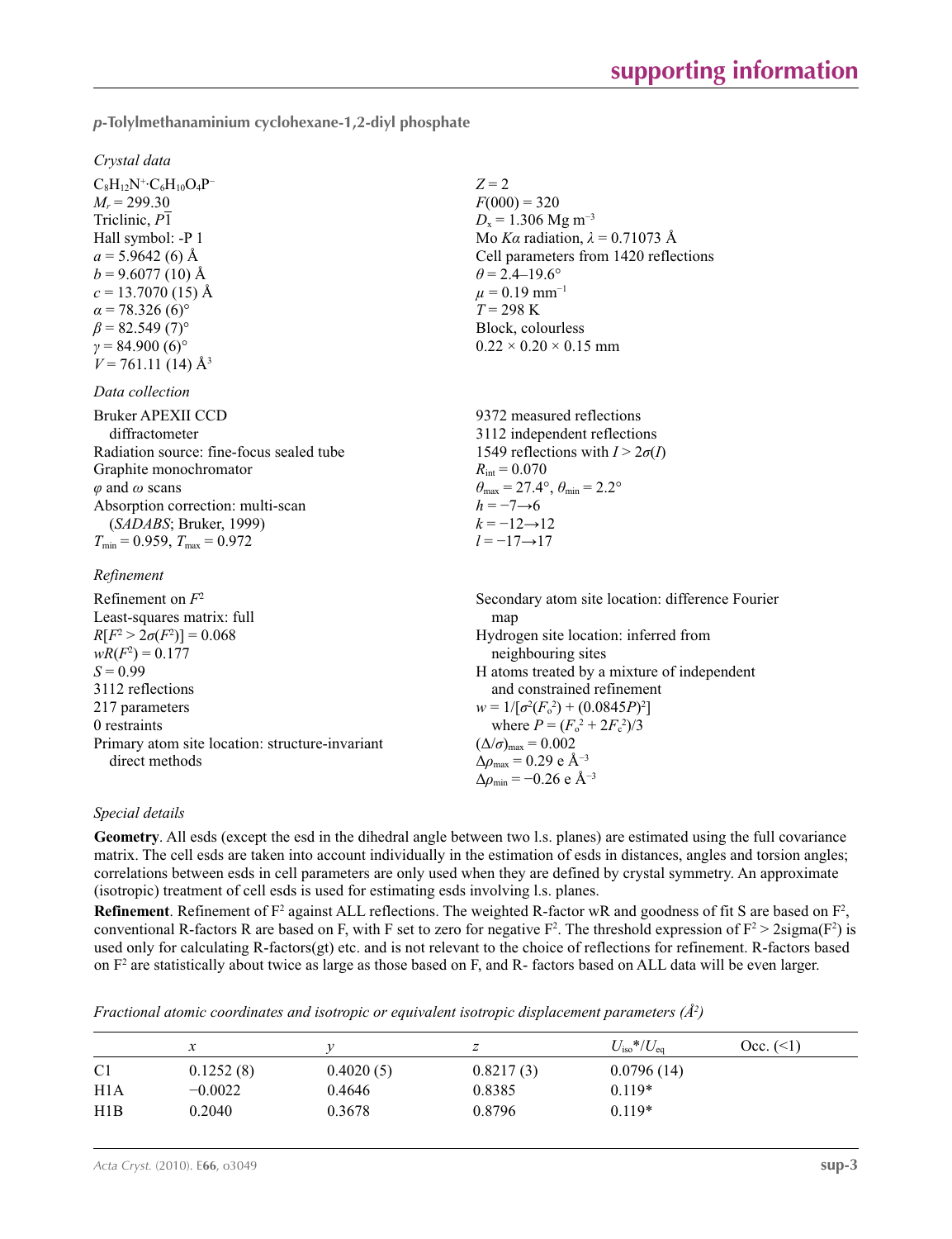| H1C               | 0.0731      | 0.3228         | 0.7999      | $0.119*$     |          |
|-------------------|-------------|----------------|-------------|--------------|----------|
| C2                | 0.2837(6)   | 0.4820(4)      | 0.7383(3)   | 0.0494(10)   |          |
| C <sub>3</sub>    | 0.2204(6)   | 0.6086(4)      | 0.6806(3)   | 0.0473(10)   |          |
| H <sub>3</sub>    | 0.0751      | 0.6492         | 0.6943      | $0.057*$     |          |
| C4                | 0.3634(6)   | 0.6791(4)      | 0.6024(3)   | 0.0456(10)   |          |
| H <sub>4</sub>    | 0.3141      | 0.7655         | 0.5647      | $0.055*$     |          |
| C <sub>5</sub>    | 0.5811(6)   | 0.6207(4)      | 0.5803(3)   | 0.0388(9)    |          |
| C6                | 0.6472(6)   | 0.4933(4)      | 0.6386(3)   | 0.0533(11)   |          |
| H <sub>6</sub>    | 0.7928      | 0.4529         | 0.6257      | $0.064*$     |          |
| C7                | 0.5009(7)   | 0.4247(4)      | 0.7160(3)   | 0.0567(11)   |          |
| H7                | 0.5492      | 0.3382         | 0.7539      | $0.068*$     |          |
| C8                | 0.7453(6)   | 0.6848(4)      | 0.4931(3)   | 0.0519(10)   |          |
| H <sub>8</sub> A  | 0.8979      | 0.6640         | 0.5118      | $0.062*$     |          |
| H8B               | 0.7349      | 0.6389         | 0.4371      | $0.062*$     |          |
| C9                | 0.5555(16)  | 0.0572(10)     | 0.1899(7)   | 0.0359(17)   | 0.511(5) |
| H9                | 0.6268      | 0.0962         | 0.2381      | $0.043*$     | 0.511(5) |
| C10               | 0.3502(14)  | 0.1493(9)      | 0.1592(7)   | 0.0414(17)   | 0.511(5) |
| H10               | 0.2784      | 0.1120         | 0.1103      | $0.050*$     | 0.511(5) |
| C12               | 0.595(3)    | 0.298(2)       | 0.0267(13)  | 0.071(4)     | 0.511(5) |
| H12A              | 0.6495      | 0.3920         | 0.0012      | $0.085*$     | 0.511(5) |
| H12B              | 0.5233      | 0.2705         | $-0.0255$   | $0.085*$     | 0.511(5) |
| C13               | 0.802(3)    | 0.189(3)       | 0.0537(14)  | 0.071(4)     | 0.511(5) |
| H <sub>13</sub> A | 0.9034      | 0.1825         | $-0.0068$   | $0.085*$     | 0.511(5) |
| H13B              | 0.8849      | 0.2224         | 0.0997      | $0.085*$     | 0.511(5) |
| C9A               | 0.4735(15)  | 0.0466(11)     | 0.1512(7)   | 0.0359(17)   | 0.489(5) |
| H <sub>9</sub> A  | 0.3655      | 0.0470         | 0.1030      | $0.043*$     | 0.489(5) |
|                   |             |                |             |              |          |
| C10A              | 0.4392(14)  | 0.1751(10)     | 0.1959(7)   | 0.0414(17)   | 0.489(5) |
| H10A              | 0.5531      | 0.1797         | 0.2405      | $0.050*$     | 0.489(5) |
| C12A              | 0.683(3)    | 0.302(2)       | 0.0589(14)  | 0.071(4)     | 0.489(5) |
| H12C              | 0.6978      | 0.3842         | 0.0048      | $0.085*$     | 0.489(5) |
| H12D              | 0.7896      | 0.3070         | 0.1057      | $0.085*$     | 0.489(5) |
| C13A              | 0.736(3)    | 0.168(3)       | 0.0176(15)  | 0.071(4)     | 0.489(5) |
| H13C              | 0.8870      | 0.1693         | $-0.0183$   | $0.085*$     | 0.489(5) |
| H13D              | 0.6291      | 0.1636         | $-0.0292$   | $0.085*$     | 0.489(5) |
| C11               | 0.4260(7)   | 0.3024(4)      | 0.1158(3)   | 0.0682(13)   |          |
| H <sub>11</sub> A | 0.2961      | 0.3656         | 0.0968      | $0.082*$     |          |
| H11B              | 0.4924      | 0.3382         | 0.1660      | $0.082*$     |          |
| C14               | 0.7203(6)   | 0.0391(4)      | 0.1023(3)   | 0.0541(11)   |          |
| H <sub>14</sub> A | 0.6492      | 0.0002         | 0.0549      | $0.065*$     |          |
| H14B              | 0.8474      | $-0.0252$      | 0.1234      | $0.065*$     |          |
| N1                | 0.7087(6)   | 0.8402(4)      | 0.4595(3)   | 0.0508(9)    |          |
| O <sub>1</sub>    | 0.4388(4)   | $-0.0703(2)$   | 0.23999(19) | 0.0548(8)    |          |
| O <sub>2</sub>    | 0.2054(4)   | 0.1419(3)      | 0.2529(2)   | 0.0667(9)    |          |
| O <sub>3</sub>    | 0.2813(4)   | $-0.0294(3)$   | 0.41168(19) | 0.0606(8)    |          |
| O <sub>4</sub>    | 0.001(9)    | $-0.072(10)$   | 0.3026(15)  | 0.089(12)    | 0.62(14) |
| O <sub>4</sub> A  | 0.051(6)    | $-0.119(3)$    | 0.299(2)    | 0.054(6)     | 0.38(14) |
| P <sub>1</sub>    | 0.22204(15) | $-0.01973(11)$ | 0.30949(8)  | 0.0446(4)    |          |
| H3N               | 0.720(6)    | 0.884(4)       | 0.512(3)    | $0.048(12)*$ |          |
|                   |             |                |             |              |          |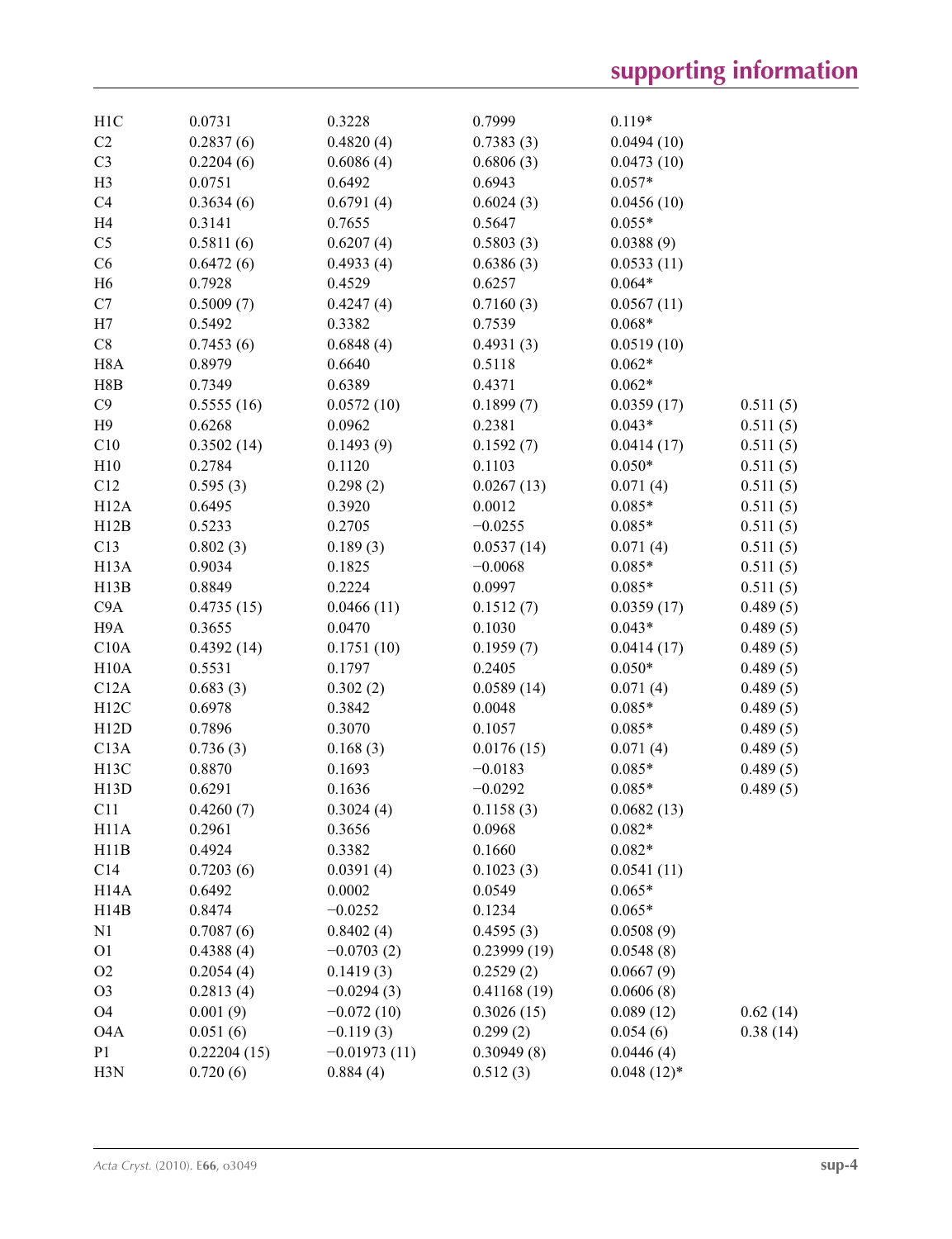# **supporting information**

| H2N | 0.552(10) | 0.869(5) | 0.440(4) | $0.12(2)$ *   |
|-----|-----------|----------|----------|---------------|
| H1N | 0.816(9)  | 0.861(5) | 0.405(4) | $0.089(16)^*$ |

*Atomic displacement parameters (Å2 )*

|                  | $U^{11}$   | $L^{22}$   | $U^{33}$   | $U^{12}$      | $U^{13}$      | $U^{23}$      |
|------------------|------------|------------|------------|---------------|---------------|---------------|
| C1               | 0.067(3)   | 0.085(3)   | 0.073(3)   | $-0.026(2)$   | 0.009(3)      | 0.015(3)      |
| C2               | 0.044(2)   | 0.053(2)   | 0.050(2)   | $-0.0162(18)$ | 0.0016(19)    | $-0.007(2)$   |
| C <sub>3</sub>   | 0.031(2)   | 0.054(2)   | 0.053(2)   | $-0.0035(16)$ | 0.0041(18)    | $-0.005(2)$   |
| C <sub>4</sub>   | 0.037(2)   | 0.042(2)   | 0.053(2)   | $-0.0010(16)$ | 0.0000(18)    | $-0.0012(18)$ |
| C <sub>5</sub>   | 0.0311(19) | 0.043(2)   | 0.043(2)   | $-0.0065(15)$ | 0.0013(17)    | $-0.0117(18)$ |
| C6               | 0.037(2)   | 0.055(3)   | 0.068(3)   | 0.0015(18)    | 0.000(2)      | $-0.015(2)$   |
| C7               | 0.060(3)   | 0.041(2)   | 0.066(3)   | 0.0009(19)    | $-0.009(2)$   | $-0.003(2)$   |
| C8               | 0.042(2)   | 0.062(3)   | 0.051(3)   | $-0.0062(18)$ | 0.0028(19)    | $-0.013(2)$   |
| C9               | 0.032(5)   | 0.039(3)   | 0.033(6)   | $-0.005(4)$   | $-0.002(3)$   | 0.001(4)      |
| C10              | 0.024(4)   | 0.045(4)   | 0.049(5)   | $-0.005(3)$   | $-0.002(3)$   | 0.005(3)      |
| C12              | 0.068(12)  | 0.067(4)   | 0.060(11)  | $-0.009(8)$   | 0.005(6)      | 0.022(7)      |
| C13              | 0.037(9)   | 0.082(8)   | 0.076(12)  | $-0.013(6)$   | 0.013(6)      | 0.017(9)      |
| C9A              | 0.032(5)   | 0.039(3)   | 0.033(6)   | $-0.005(4)$   | $-0.002(3)$   | 0.001(4)      |
| C10A             | 0.024(4)   | 0.045(4)   | 0.049(5)   | $-0.005(3)$   | $-0.002(3)$   | 0.005(3)      |
| C12A             | 0.068(12)  | 0.067(4)   | 0.060(11)  | $-0.009(8)$   | 0.005(6)      | 0.022(7)      |
| C13A             | 0.037(9)   | 0.082(8)   | 0.076(12)  | $-0.013(6)$   | 0.013(6)      | 0.017(9)      |
| C11              | 0.072(3)   | 0.046(2)   | 0.071(3)   | 0.004(2)      | 0.012(2)      | 0.009(2)      |
| C14              | 0.043(2)   | 0.063(3)   | 0.047(2)   | 0.0031(18)    | 0.0098(19)    | $-0.002(2)$   |
| N1               | 0.036(2)   | 0.074(3)   | 0.041(2)   | $-0.0198(17)$ | 0.0038(18)    | $-0.005(2)$   |
| O <sub>1</sub>   | 0.0565(17) | 0.0393(15) | 0.0598(17) | $-0.0088(12)$ | 0.0209(13)    | $-0.0036(13)$ |
| O <sub>2</sub>   | 0.0441(17) | 0.0680(18) | 0.0662(19) | 0.0195(13)    | 0.0250(14)    | 0.0087(15)    |
| O <sub>3</sub>   | 0.0517(18) | 0.086(2)   | 0.0418(17) | $-0.0123(14)$ | $-0.0052(13)$ | $-0.0030(14)$ |
| O <sub>4</sub>   | 0.047(11)  | 0.17(3)    | 0.047(6)   | $-0.058(16)$  | $-0.005(5)$   | 0.007(8)      |
| O <sub>4</sub> A | 0.028(8)   | 0.068(17)  | 0.071(11)  | $-0.025(6)$   | 0.007(6)      | $-0.023(9)$   |
| P <sub>1</sub>   | 0.0272(5)  | 0.0603(7)  | 0.0411(7)  | $-0.0103(4)$  | 0.0019(4)     | 0.0019(5)     |
|                  |            |            |            |               |               |               |

*Geometric parameters (Å, º)*

| $C1-C2$            | 1.511(5) | $C13 - C14$   | 1.55(2)   |
|--------------------|----------|---------------|-----------|
| Cl <sub>–H1A</sub> | 0.9600   | $C13 - H13A$  | 0.9700    |
| $Cl$ —H1B          | 0.9600   | $C13$ —H13B   | 0.9700    |
| $C1 - H1C$         | 0.9600   | $C9A - C10A$  | 1.474(17) |
| $C2-C3$            | 1.362(5) | $C9A - 01$    | 1.486(10) |
| $C2-C7$            | 1.383(5) | $C9A - C14$   | 1.538(10) |
| $C3-C4$            | 1.381(5) | $C9A - H9A$   | 0.9800    |
| $C3-H3$            | 0.9300   | $C10A - C11$  | 1.473(10) |
| $C4 - C5$          | 1.390(5) | $C10A - 02$   | 1.534(8)  |
| $C4 - H4$          | 0.9300   | $C10A - H10A$ | 0.9800    |
| $C5-C6$            | 1.376(5) | $C12A - C13A$ | 1.50(4)   |
| $C5-C8$            | 1.507(5) | $C12A - C11$  | 1.628(19) |
| $C6-C7$            | 1.378(5) | $C12A - H12C$ | 0.9700    |
| $C6 - H6$          | 0.9300   | $C12A - H12D$ | 0.9700    |
|                    |          |               |           |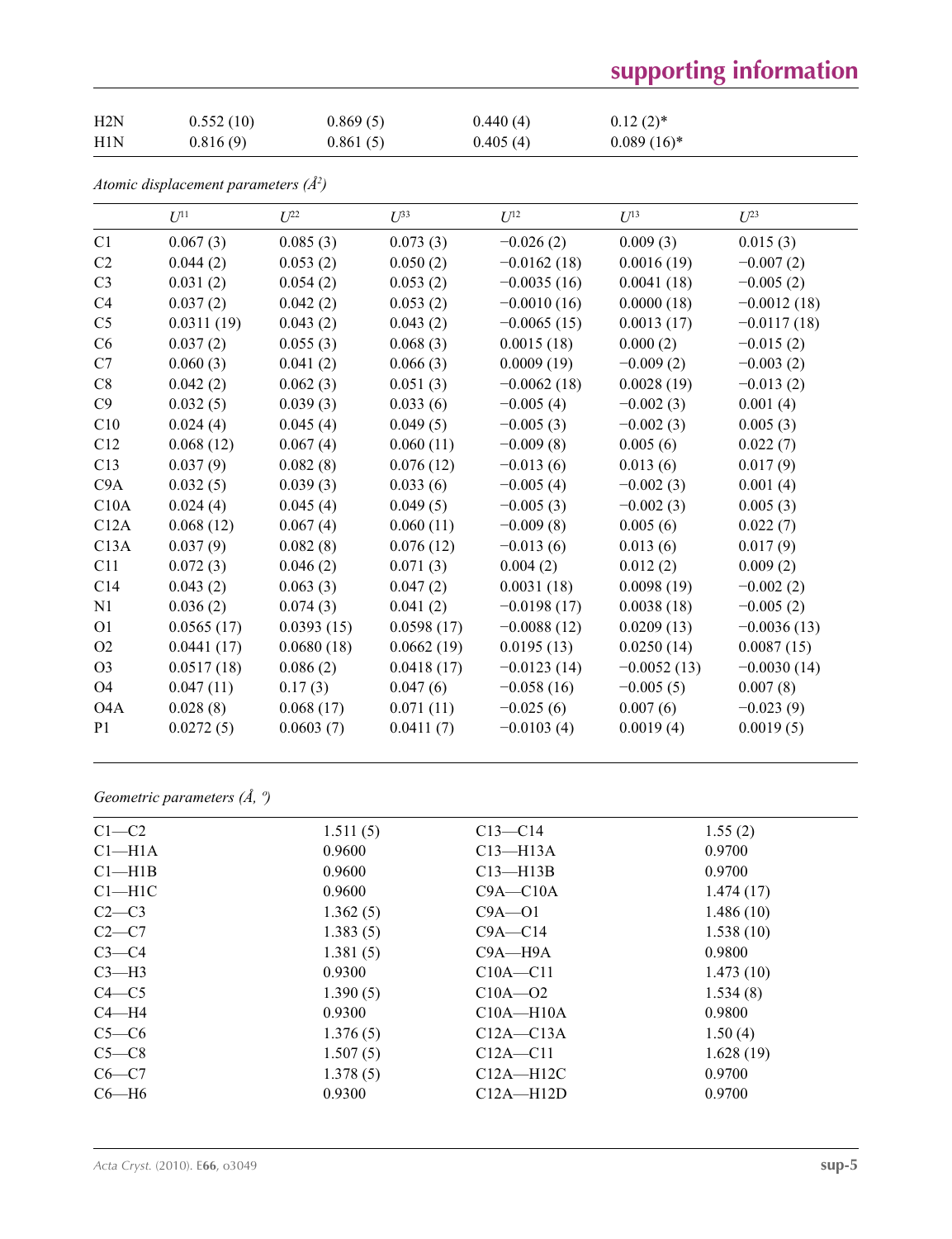| $C7 - H7$        | 0.9300    | $C13A - C14$         | 1.52(2)   |
|------------------|-----------|----------------------|-----------|
| $C8 - N1$        | 1.476(5)  | $C13A - H13C$        | 0.9700    |
| $C8 - H8A$       | 0.9700    | C13A-H13D            | 0.9700    |
| $C8 - H8B$       | 0.9700    | $C11 - H11A$         | 0.9700    |
| $C9 - 01$        | 1.464(9)  | $C11 - H11B$         | 0.9700    |
| $C9 - C14$       | 1.478(9)  | $C14 - H14A$         | 0.9700    |
| $C9 - C10$       | 1.500(16) | $C14 - H14B$         | 0.9700    |
| $C9 - H9$        | 0.9800    | $N1$ —H3N            | 0.92(4)   |
| $C10 - 02$       | 1.445(8)  | $N1 - H2N$           | 1.00(6)   |
| $C10 - C11$      | 1.555(9)  | $N1$ —H $1N$         | 0.92(5)   |
| $C10 - H10$      | 0.9800    | $O1 - P1$            | 1.603(2)  |
| $C12 - C11$      | 1.48(2)   | $O2 - P1$            | 1.590(3)  |
| $C12 - C13$      | 1.58(3)   | $O3 - P1$            | 1.471(3)  |
| $C12 - H12A$     | 0.9700    | $O4 - P1$            | 1.471(17) |
| $C12 - H12B$     | 0.9700    | $O4A - P1$           | 1.50(3)   |
|                  |           |                      |           |
| $C2-C1-H1A$      | 109.5     | $O2$ — $C10A$ —H10A  | 112.8     |
| $C2-C1-H1B$      | 109.5     | $C13A - C12A - C11$  | 109.5(12) |
| $H1A - C1 - H1B$ | 109.5     | $C13A - C12A - H12C$ | 109.8     |
| $C2-C1-H1C$      | 109.5     | $C11-C12A-H12C$      | 109.8     |
| $H1A - C1 - H1C$ | 109.5     | $C13A - C12A - H12D$ | 109.8     |
| $H1B - C1 - H1C$ | 109.5     | $C11-C12A-H12D$      | 109.8     |
| $C3-C2-C7$       | 117.3(3)  | H12C-C12A-H12D       | 108.2     |
| $C3-C2-C1$       | 122.7(4)  | $C12A - C13A - C14$  | 110.0(14) |
| $C7-C2-C1$       | 119.9(4)  | $C12A - C13A - H13C$ | 109.7     |
| $C2 - C3 - C4$   | 122.6(3)  | C14-C13A-H13C        | 109.7     |
| $C2-C3-H3$       | 118.7     | $C12A - C13A - H13D$ | 109.7     |
| $C4-C3-H3$       | 118.7     | $C14-C13A-H13D$      | 109.7     |
| $C3-C4-C5$       | 119.8(3)  | H13C-C13A-H13D       | 108.2     |
| $C3-C4-H4$       | 120.1     | $C10A - C11 - C12$   | 114.1(9)  |
| $C5-C4-H4$       | 120.1     | $C10A - C11 - C10$   | 32.9(4)   |
| $C6-C5-C4$       | 118.0(3)  | $C12 - C11 - C10$    | 108.7(9)  |
| $C6-C5-C8$       | 118.0(3)  | $C10A - C11 - C12A$  | 101.9(8)  |
| $C4-C5-C8$       | 123.9(3)  | $C12 - C11 - C12A$   | 26.9(7)   |
| $C5-C6-C7$       | 121.0(4)  | $C10-C11-C12A$       | 112.1(9)  |
| $C5-C6-H6$       | 119.5     | $C10A - C11 - H11A$  | 129.8     |
| $C7-C6-H6$       | 119.5     | $C12-C11-H11A$       | 109.9     |
| $C6 - C7 - C2$   | 121.3(4)  | $C10-C11-H11A$       | 109.9     |
| $C6-C7-H7$       | 119.4     | $C12A - C11 - H11A$  | 128.1     |
| $C2-C7-H7$       | 119.4     | $C10A - C11 - H11B$  | 78.0      |
| $N1-C8-C5$       | 114.7(3)  | $C12-C11-H11B$       | 109.9     |
| $N1-C8-H8A$      | 108.6     | $C10-C11-H11B$       | 109.9     |
| $C5-C8-H8A$      | 108.6     | $C12A - C11 - H11B$  | 84.3      |
| $N1-C8 - H8B$    | 108.6     | $H11A - C11 - H11B$  | 108.3     |
| $C5-C8-HBB$      | 108.6     | $C9-C14-C13A$        | 115.1(10) |
| H8A-C8-H8B       | 107.6     | $C9-C14-C9A$         | 30.4(3)   |
| $O1 - C9 - C14$  | 115.2(7)  | $C13A - C14 - C9A$   | 105.0(9)  |
| $O1 - C9 - C10$  | 97.5(6)   | $C9 - C14 - C13$     | 106.8(9)  |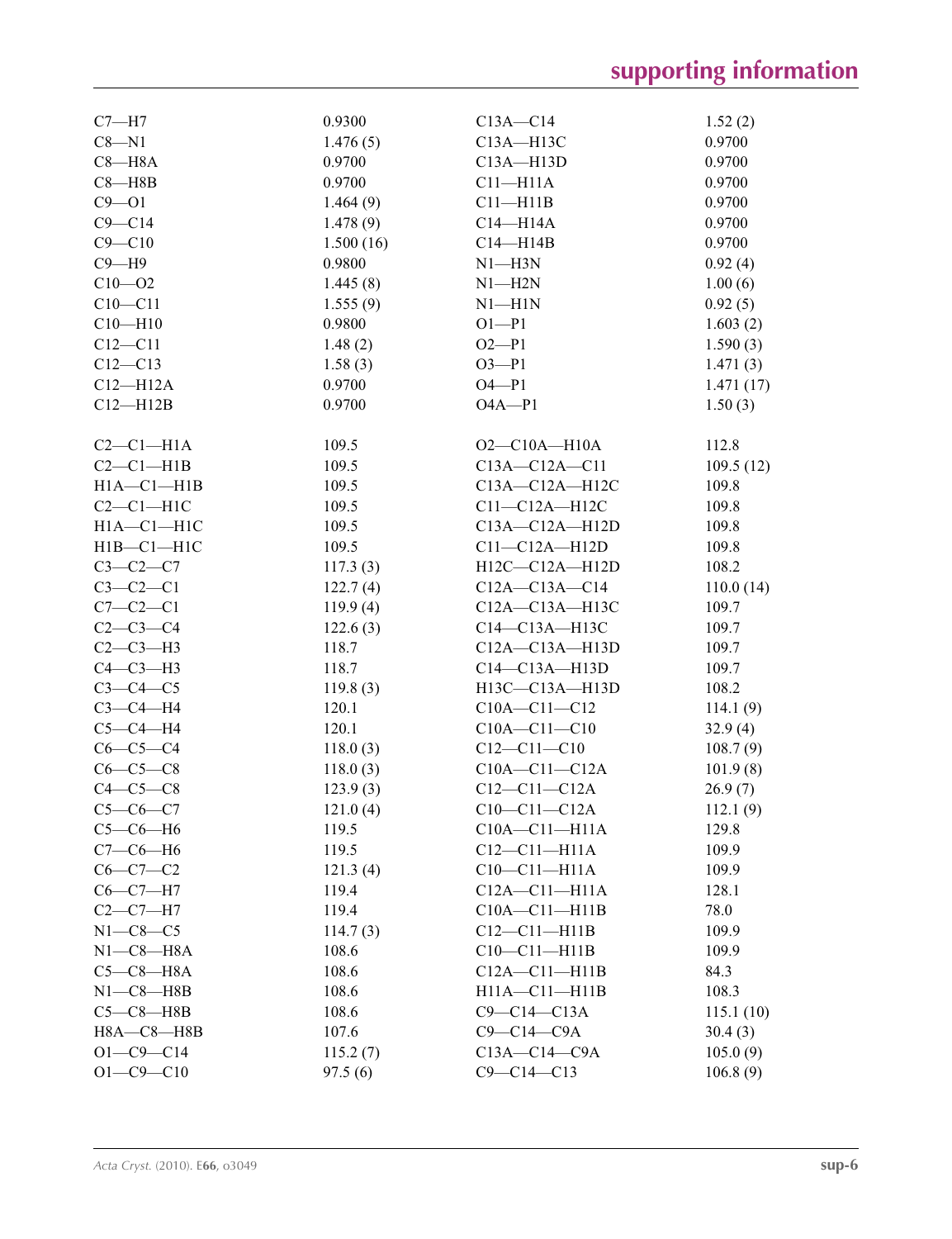| $C14 - C9 - C10$     | 111.7(7)    | $C13A - C14 - C13$        | 27.7(7)     |
|----------------------|-------------|---------------------------|-------------|
| $O1 - C9 - H9$       | 110.6       | $C9A - C14 - C13$         | 111.9(9)    |
| $C14-C9-H9$          | 110.6       | $C9 - C14 - H14A$         | 110.4       |
| $C10-C9-H9$          | 110.6       | $C13A - C14 - H14A$       | 82.9        |
| $O2 - C10 - C9$      | 102.6(7)    | $C9A - C14 - H14A$        | 80.9        |
| $O2 - C10 - C11$     | 112.0(6)    | $C13 - C14 - H14A$        | 110.4       |
| $C9 - C10 - C11$     | 107.8(6)    | $C9-C14-H14B$             | 110.4       |
| $O2 - C10 - H10$     | 111.4       | $C13A - C14 - H14B$       | 125.1       |
| $C9 - C10 - H10$     | 111.4       | $C9A - C14 - H14B$        | 129.5       |
| $C11 - C10 - H10$    | 111.4       | $C13 - C14 - H14B$        | 110.4       |
| $C11 - C12 - C13$    | 111.2(12)   | $H14A - C14 - H14B$       | 108.6       |
| $C11 - C12 - H12A$   | 109.4       | $C8 - N1 - H3N$           | 109(2)      |
| $C13 - C12 - H12A$   | 109.4       | $C8 - N1 - H2N$           | 112(3)      |
| $C11-C12-H12B$       | 109.4       | $H3N-M1-H2N$              | 105(4)      |
| $C13 - C12 - H12B$   | 109.4       | $C8 - N1 - H1N$           | 104(3)      |
| $H12A - C12 - H12B$  | 108.0       | H3N-N1-H1N                | 116(4)      |
| $C14 - C13 - C12$    | 111.1(10)   | $H2N-M1-H1N$              | 111(4)      |
| $C14 - C13 - H13A$   | 109.4       | $C9 - 01 - C9A$           | 31.2(3)     |
| $C12-C13-H13A$       | 109.4       | $C9 - 01 - P1$            | 107.3(4)    |
| $C14 - C13 - H13B$   | 109.4       | $C9A - O1 - P1$           |             |
|                      |             |                           | 106.5(4)    |
| $C12-C13-H13B$       | 109.4       | $C10 - 02 - C10A$         | 33.4(4)     |
| H13A-C13-H13B        | 108.0       | $C10 - 02 - P1$           | 106.6(4)    |
| $C10A - C9A - O1$    | 102.8(7)    | $C10A - 02 - P1$          | 107.4(4)    |
| $C10A - C9A - C14$   | 107.4(7)    | $O4 - P1 - O3$            | 115.7(8)    |
| $O1 - C9A - C14$     | 110.5(7)    | $O4 - P1 - O4A$           | 20(3)       |
| $C10A - C9A - H9A$   | 111.9       | $O3 - P1 - O4A$           | 115.4(12)   |
| $O1 - C9A - H9A$     | 111.9       | $O4 - P1 - O2$            | 104(3)      |
| $C14-C9A-H9A$        | 111.9       | $O3 - P1 - O2$            | 110.38(16)  |
| $C9A - C10A - C11$   | 109.4(8)    | $O4A - P1 - O2$           | 120.3(14)   |
| $C9A - C10A - 02$    | 96.3(6)     | $O4 - P1 - O1$            | 118(3)      |
| $C11 - C10A - 02$    | 111.6(6)    | $O3 - P1 - O1$            | 109.49(16)  |
| $C9A - C10A - H10A$  | 112.8       | $O4A - P1 - O1$           | 101.8(11)   |
| $C11-C10A-H10A$      | 112.8       | $O2-P1-O1$                | 96.79(13)   |
|                      |             |                           |             |
| $C7 - C2 - C3 - C4$  | 0.1(6)      | $C10-C9-C14-C13$          | 63.4(10)    |
| $C1 - C2 - C3 - C4$  | $-177.9(4)$ | $C12A - C13A - C14 - C9$  | 30.4(14)    |
| $C2-C3-C4-C5$        | 0.1(6)      | $C12A - C13A - C14 - C9A$ | 61.0(13)    |
| $C3 - C4 - C5 - C6$  | $-0.5(5)$   | $C12A - C13A - C14 - C13$ | $-48(3)$    |
| $C3 - C4 - C5 - C8$  | 176.4(3)    | $C10A - C9A - C14 - C9$   | 49.1 (12)   |
| $C4-C5-C6-C7$        | 0.8(6)      | $O1 - C9A - C14 - C9$     | $-62.3(11)$ |
| $C8-C5-C6-C7$        | $-176.3(3)$ | $C10A - C9A - C14 - C13A$ | $-65.2(11)$ |
| $C5-C6-C7-C2$        | $-0.7(6)$   | $O1 - C9A - C14 - C13A$   | $-176.6(8)$ |
| $C3-C2-C7-C6$        | 0.2(6)      | $C10A - C9A - C14 - C13$  | $-36.9(11)$ |
| $C1 - C2 - C7 - C6$  | 178.2(4)    | $O1 - C9A - C14 - C13$    | $-148.2(7)$ |
| $C6-C5-C8-N1$        | $-156.8(3)$ | $C12-C13-C14-C9$          | $-55.5(15)$ |
| $C4 - C5 - C8 - N1$  | 26.3(5)     | $C12-C13-C14-C13A$        | 57(3)       |
| $O1 - C9 - C10 - O2$ | 53.9 $(7)$  | $C12-C13-C14-C9A$         | $-23.7(16)$ |
| $C14-C9-C10-O2$      | 174.9(5)    | $C14 - C9 - O1 - C9A$     | $-70.4(12)$ |